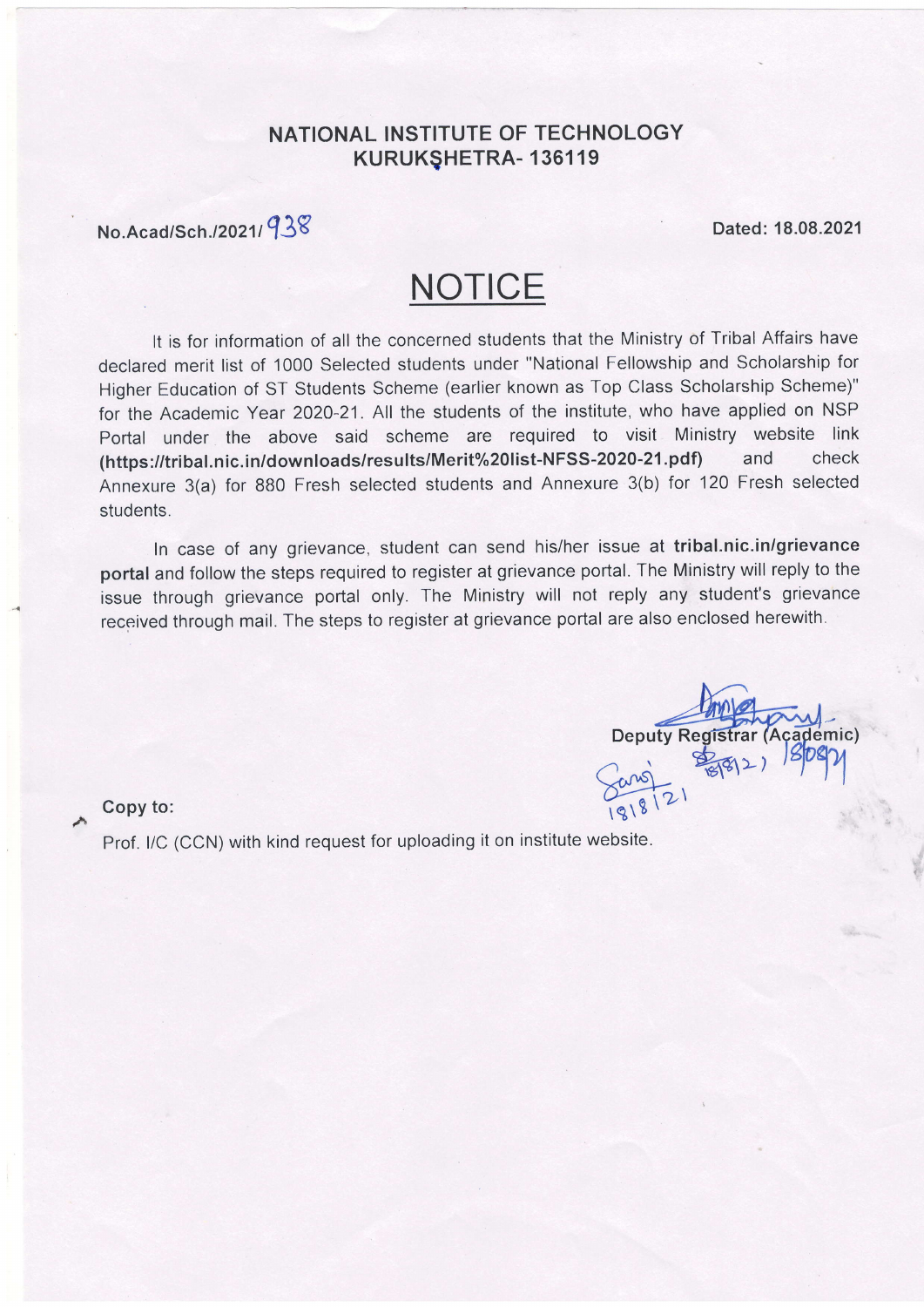#### **Step -1:- Open URL of Grievance-**

### URL :- <https://tribal.nic.in/Grievance/>

| जनजातीय कार्य मंत्रालय          |                |                                   |                                                                                                                   |  |  |
|---------------------------------|----------------|-----------------------------------|-------------------------------------------------------------------------------------------------------------------|--|--|
| S<br>Ministry of Tribal Affairs |                |                                   |                                                                                                                   |  |  |
|                                 |                |                                   |                                                                                                                   |  |  |
|                                 |                |                                   |                                                                                                                   |  |  |
|                                 |                |                                   | <b>User Login (For Grievance)</b>                                                                                 |  |  |
|                                 | User ID:       | Enter Registered Email ID         |                                                                                                                   |  |  |
|                                 | Password:      | <b>Enter Password</b>             |                                                                                                                   |  |  |
|                                 | Captcha Code:  | Z<br>G                            | $H$ K                                                                                                             |  |  |
|                                 |                |                                   | Ø,                                                                                                                |  |  |
|                                 | Enter Captcha: | Enter Captcha Code as shown above |                                                                                                                   |  |  |
|                                 |                | Login                             | Register Yourself                                                                                                 |  |  |
|                                 |                | Forgot Password ?                 |                                                                                                                   |  |  |
|                                 |                |                                   | <b>Re-Registration of Rejected University/ Institute</b>                                                          |  |  |
|                                 |                |                                   | <b>Steps for Research Details updation 4</b>                                                                      |  |  |
|                                 |                |                                   |                                                                                                                   |  |  |
|                                 |                |                                   |                                                                                                                   |  |  |
|                                 |                |                                   |                                                                                                                   |  |  |
|                                 |                |                                   |                                                                                                                   |  |  |
|                                 |                |                                   |                                                                                                                   |  |  |
|                                 |                |                                   |                                                                                                                   |  |  |
|                                 |                |                                   |                                                                                                                   |  |  |
|                                 |                |                                   | Copyright @ 2018. All rights reserved. Content Managed by Ministry of Tribal Affairs, Last Updated on: 06/06/2019 |  |  |

# **Step -2:- Register Yourself with proper information [for new user only]**

Click **"Register Yourself"** button to get registration. It will open Registration Form for Student.

On Registration Form, Select **"Student"** and **"Top Class"** option and fill all required information.

| जनजातीय कार्य मंत्रालय<br>S<br>Ministry of Tribal Affairs |                                                                                   |  |
|-----------------------------------------------------------|-----------------------------------------------------------------------------------|--|
| Back to Login                                             | <b>Students/ Universities Registration For Grievance</b>                          |  |
| Scholarship*:                                             | Student<br>University/ Institute<br><sup>●</sup> Top Class<br>National Fellowship |  |
| Awardee No/ Application ID*:                              | Enter Awardee No (for NFS)/ Application ID (for TOP Class)                        |  |
| Contact Person Name*:                                     | Enter Contact Person Name                                                         |  |
| Mobile Number *:                                          | Enter 10 digit Mobile No.                                                         |  |
| Alternate Mobile Number (Optional):                       | Enter 10 digit Mobile No.                                                         |  |
| Email ID*:                                                | Enter active Email ID                                                             |  |
| Set Password *:                                           | Create New Password                                                               |  |
| Retype Password *:                                        | Re-enter Your Password                                                            |  |
| Captcha Code:                                             | N<br>$Z$ 4<br>8<br>ø                                                              |  |
| Enter Captcha Code *:                                     | Enter Captcha Code                                                                |  |
|                                                           | Register                                                                          |  |
|                                                           |                                                                                   |  |

Note :- Your given email id is your USER ID for Login in Grievance.